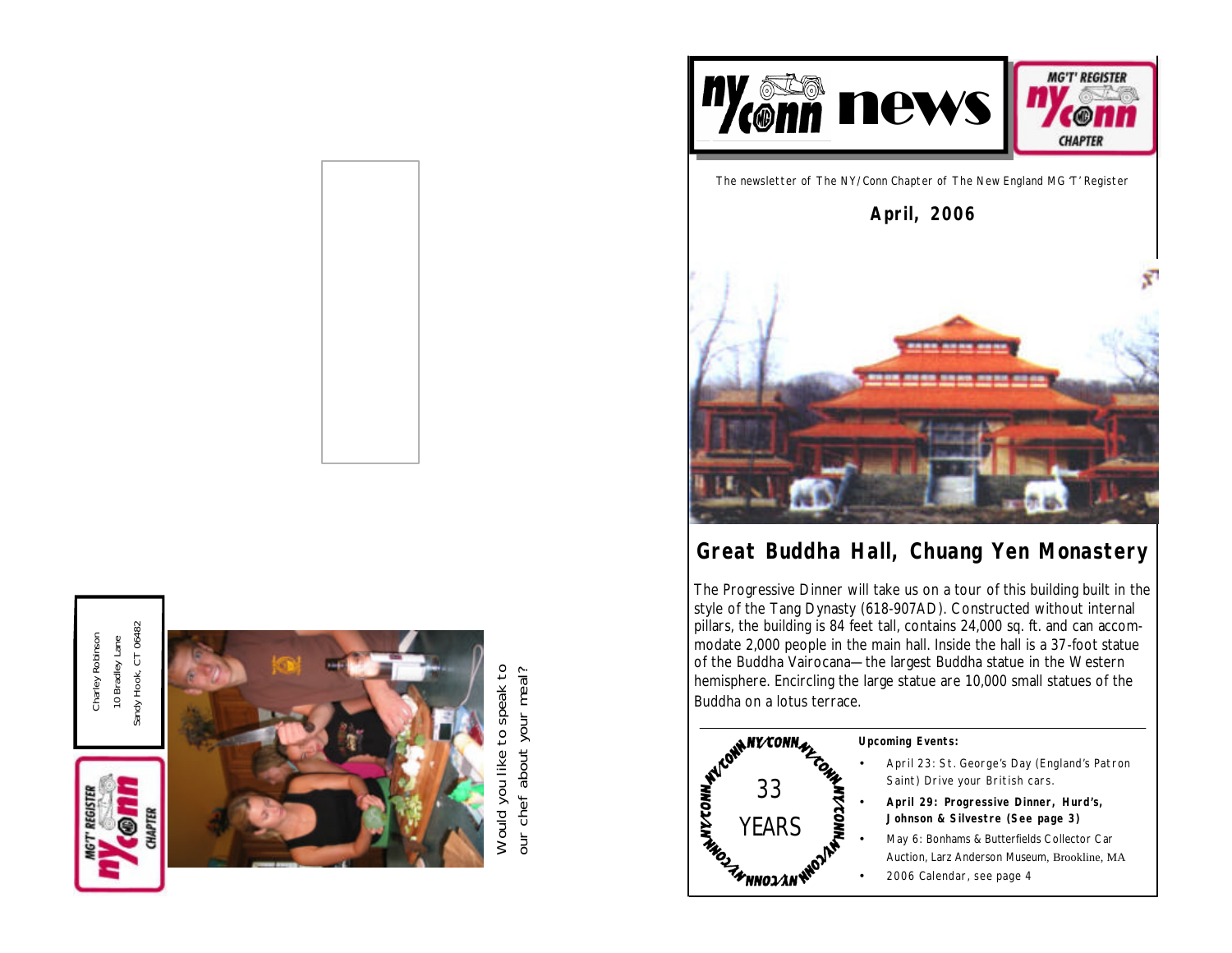

# Page 2 **Myconn** Chapter

NY/Conn Website: **http://nyconn.org**

#### **Charley Robinson**

*Managing Director Editor (Newsletter)* 10 Bradley Lane Sandy Hook, CT 06482 203-270-1244 director@nyconn.org

### **Jan Hurd**

*Photo Archive* 11 Partridge Drive Ridgefield, CT 06877 (203) 438-2796 photos@nyconn.org **Andrea Fanelli**

*Membership Treasurer* 356 E. Grassy Sprain Road Yonkers, NY 10710 914-961-7105 membership@nyconn.org

### **Ed Flax**

*Webmaster* 5 Oxford Court Princeton Junction, NJ 08550 (609) 275-8690 webmaster@nyconn.org

#### **Membership Renewal**

All memberships expire at the end of November. Send a check made payable to **Andrea Fanelli or cash**. (See her address above). All NY/Conn members should also be current members of The New England MG 'T' Register, PO Box 1957, Cary, NC 27512-1957; 919-851-3030; fax: 919-858-0386, email: athomas990@aol.com, or on the web at http://www.nemgt.org.

| British Marque Car                                                           |                                                                                                                                                             |  |  |  |  |
|------------------------------------------------------------------------------|-------------------------------------------------------------------------------------------------------------------------------------------------------------|--|--|--|--|
| <b>Club News</b>                                                             | <b>PARTICIPATING CLUB</b><br><b>MEMBER SUBSCRIPTION</b><br>11 ISSUES -- \$12.00<br>(CANADA -- \$15.00 U.S.;<br>U.K. AND ELSEWHERE OVERSEAS -- \$20.00 U.S.) |  |  |  |  |
| As a participating club,<br>NY/Conn members are<br>entitled to a discount on |                                                                                                                                                             |  |  |  |  |
| subscriptions to the British                                                 | $\mathbf{NAME} \qquad \qquad \qquad \qquad \blacksquare$                                                                                                    |  |  |  |  |
| Marque monthly newspaper;                                                    | <b>ADDRESS</b>                                                                                                                                              |  |  |  |  |
| \$12 instead of the usual<br>\$20. The marque features                       | CITY STATE/ ZIP/<br>POSTAL CODE<br>PROV.                                                                                                                    |  |  |  |  |
| news and events from more                                                    | PARTICIPATING CLUB NAME                                                                                                                                     |  |  |  |  |
| than 100 British car clubs<br>and is published 11 times a                    | Submit cheque and form to: ENTHUSIAST PUBLICATIONS, LLC<br>5 OLD NASONVILLE ROAD                                                                            |  |  |  |  |
| year. Check them out online                                                  | HARRISVILLE, RI 02830-1905<br>Please check:                                                                                                                 |  |  |  |  |
| at www.britishmarque.com<br>or subscribe today.                              | <b>RENEWAL</b><br>2 YR.<br>1 YR.<br><b>NEW</b>                                                                                                              |  |  |  |  |
|                                                                              |                                                                                                                                                             |  |  |  |  |



## Page 15

*BET ENNIS* "Yeonn OWNER

# **Schedule of Events (Cont.)**

24: Simsbury,  $CT - 22^{nd}$  Annual Fly-In and Car Show, Simsbury Airport, Simsbury, CT; www.simsburyfc.com

27-10/1: Carlisle, PA – Fall Carlisle Collector Car Swap Meet & Corral, www.carsatcarlisle.com

#### **30: Long Island, NY – Shelter Island Tour, DiRenno's**

30: Somers, CT – British Autumn show. (Tent.)

#### **October**

1: Shelton, CT – CT Jaguar Club "Purr-Inn", Indian Wells State Park, www.jcna.com/clubs/jcsne

1: Falmouth, MA – British Legends Car Show, CCBCC. http:// www.capecodbritishcarclub.org/

4-7: Hershey, PA – Hershey Fall Meet, Flea market, car corral and car show. http://local.aaca.org/hershey/

7: CT – CT MG Club Annual Ct. Food Bank Charity Run, all clubs invited. www.ctmgclub.com

7: Block Island, RI – Antique Car & Harvest Festival

7: Somers,  $CT - Gary Booker's 6<sup>th</sup> Annual Brit & Foreign Auto jumble.$ 10AM-3PM. Rain or Shine. Pleasant View Golf Center, Rt. 83, Info: 203-230- 9782 (day); 203-248-9255 (even.); 203-530-9013 (cell)

14: Manchester, VT – Old Speckled Hen Tour and Mount Equinox Climb. http://www.equinoxmountain.com/skylinedrive/race.htm

14-17: Cape Cod, MA - British Legends Car Show.

www.capecodbritishcarclub.org

15: Straasburg, NY – Gathering of the Old Cars,

**21: NY – Culture In The Country, Judy Johnson & Patricia Silvestre**

- 29: Daylight Savings Time Ends
- 31: Halloween

#### **November**

### **5: NY-CT – Following Francis for Frostbite, Francis Tuoti**

- 5: Guy Fawkes Day
- 7: Election Day
- 11: Veteran's Day
- 23: Thanksgiving

#### **December**

**3: Bethel, CT – NY/Conn Holiday Brunch, Stony Hill Inn, (or submit a viable alternative)**

25: Christmas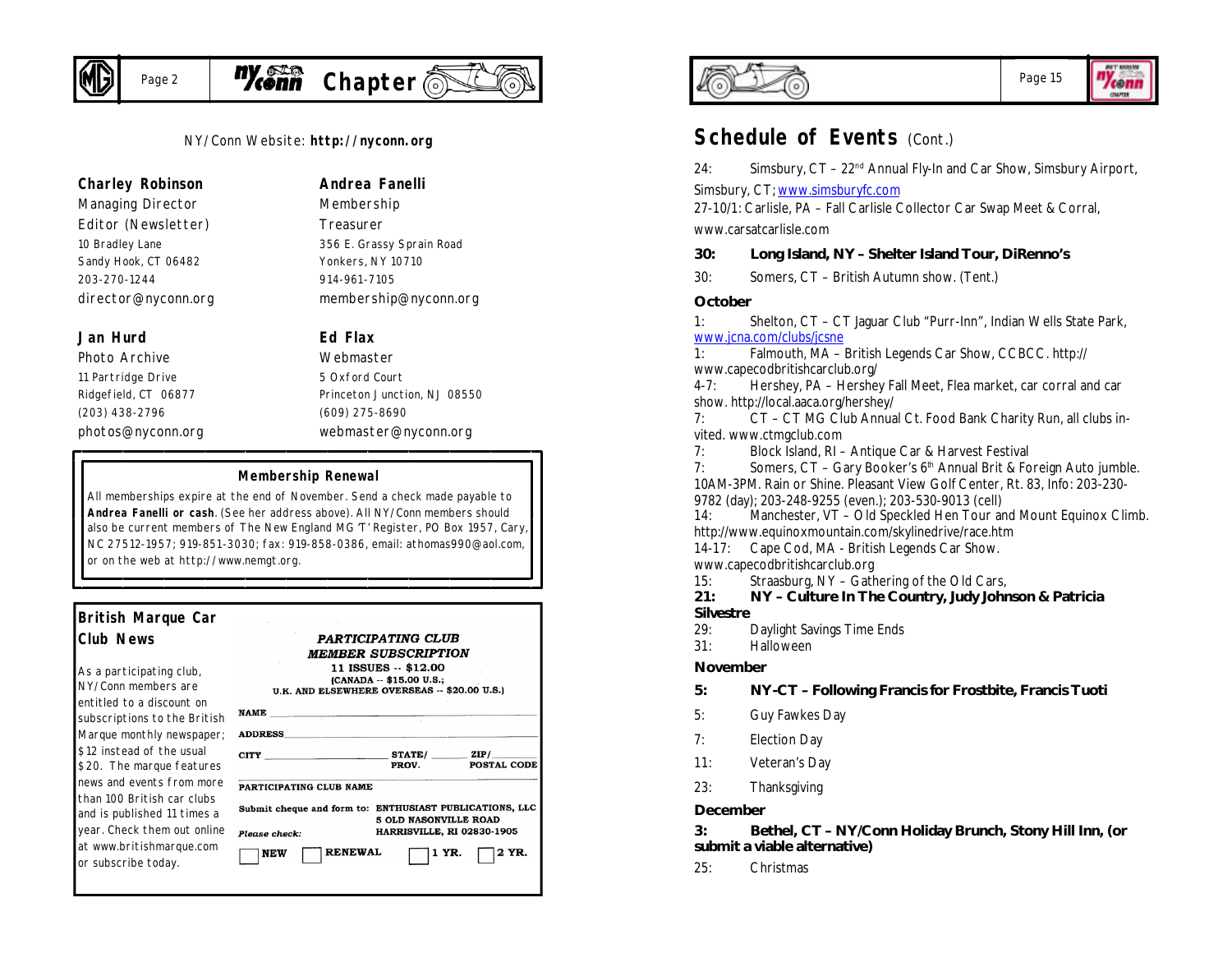

# **Schedule of Events (Cont.)**

9: Simsbury, CT – Fifth Annual Valley Classic Wheels Benefit Car Show. www.valleyclassicwheels.com

## **15: Yonkers, NY – Fanelli's – Len's Happy MG Birthday party**

28-30: Moodus, CT – Connecticut Jazz Festival, Sunrise Resort, Rt. 151,. www.ctjazz.org.

30: Brookline, MA – Day of Triumph - Sponsored by the New England Triumph Club. Larz Anderson Auto Museum, 15 Newton Street, 02445;

617.522.6547; 617.524.0170 Fax; www.mot.org.

### **August**

### **12: Sandy Hook, CT – Robinson/Beck "Fun In The Sun"**

19: Rhinebeck, NY – Old Rhinebeck aerodrome British Car Club Festival (Tent.)

20: Brookline, MA – MG/Rover Day - Sponsored by the Bay State MGA Club and the Bay State Rover Club. Larz Anderson Auto Museum, 15 Newton Street, 02445; 617.522.6547; 617.524.0170 Fax; www.mot.org. Registration =

### \$5 for Rovers and \$15 for MG's.

25-27: Lakeville, CT – Cape Cod British Car Club, Wicked Wild West Summer Weekend, Start at Sturbridge (MA) Host Conference Center at Noon. Tour to Wake Robbins Inn, Lakeville, CT. Sat. & Sun include tour of western CT and other activities. Check it out at www.capecodbritishcarclub.org.

### **September**

1-4: Lakeville, CT – Rolex Vintage Festival, Lime Rock Park. http:// www.limerock.com/

4: Labor Day

8-10: Watkins Glen, NY – Zippo U.S. Vintage Grand Prix. www.theglen.com

## **9: Wilton, CT – Bocce, Southworth's**

14-17: Stowe, VT – British Invasion. The British Invasion was selected by the Boston Sunday Globe as their "*number ONE choice for Best 10 things to do within a days drive of Boston".* The Vermont State Chamber of Commerce in 2004 recognized the British Invasion for the third time as *"One of the Top Ten Events in Ver-*

*mont".* http://www.britishinvasion.com/

15-17: Pownal, VT - 40th Annual Bennington/Hemmings Car Show & Swap Meet, VT Route 7, 9 mi south of Bennington. http://www.bennington.com/

attractions/events/carshow.html

17: Southbury, CT – Roaring '20s Car Show (36th Annual), Southbury Training School Grounds. The biggest one-day car show in New England! http://

www.roaring-20s.org/



## GAS UP YOUR MG'S AND THEN GAS UP YOURSELVES AT

# **NY/Conn's Progressive Pot Luck Dinner**

)ate: *Saturday, April 29th Rain or Shine* Time & Place:

*11:00AM to 1:00PM Hurd's 11 Partridge Drive Ridgefield, CT 06877*

*2:00PM to 3:00PM Chuang Yen Monastery 2020 Rte. <sup>310</sup> Carmel, NY 10512*

*3:30PM to 5:00PM Judy Johnson's 75A Heritage Hills Somers, NY 10589 914-844-7199-cell*

*Phone, mail or email: Sandy or Jan Hurd (203) 438-2796* e-mail: sanjanhurd @sbcglobal.net *By Wednesday, April 26th*

It seems that no matter where NY/Conn'ers<br>gather, there is often an MG or two, but there is<br>always food! This event is no exception as we kick off t seems that no matter where NY/Conn'ers gather, there is often an MG or two, but there is the season with our traditional Progressive Dinner. Instead of pigging out at just one place, we manage to drive a few miles in our MGs in between courses.

 We'll start at the home of Sandy & Jan Hurd at 11:00AM in Ridgefield, CT with the dinner part of the day. At about 1:00PM we will leave for a back roads trip to the Chuang Yen Monastery in Carmel, NY (www.baus.org) for a guided tour of the facility arranged by Patricia Silvestre. There is no fee for the tour, however, there is

such a thing in Buddhism as "Dana", which is a donation. Eve-



ryone should fill free to donate in the appropriate donation boxes if they so wish. After the tour we will return to Somers to 75 A Heritage Hills to Judy's for desserts (and a quick drive thru the complex in case you are interested in moving there).

 This should be in the vicinity of 3:30PM for those joining us at the tail end of the day. Which by the way, you are welcome to do if you can't make it to any of the earlier events. While we hope you'll be able to be with us for the entire day, you are welcome to join or leave as best fits your schedule.

So, no excuses, everyone should be able to make it for at least part of the day. When you call to RSVP, let Sandy or Jan know when and for how long you will be joining the group AND what you will bring to help out. Sandy has suggested casseroles and salads to help out at her place and your favorite dessert if you want to contribute to Judy's portion of the day. (Don't even think about bringing that dessert left over from our twice cancelled Sweetheart Sundae!)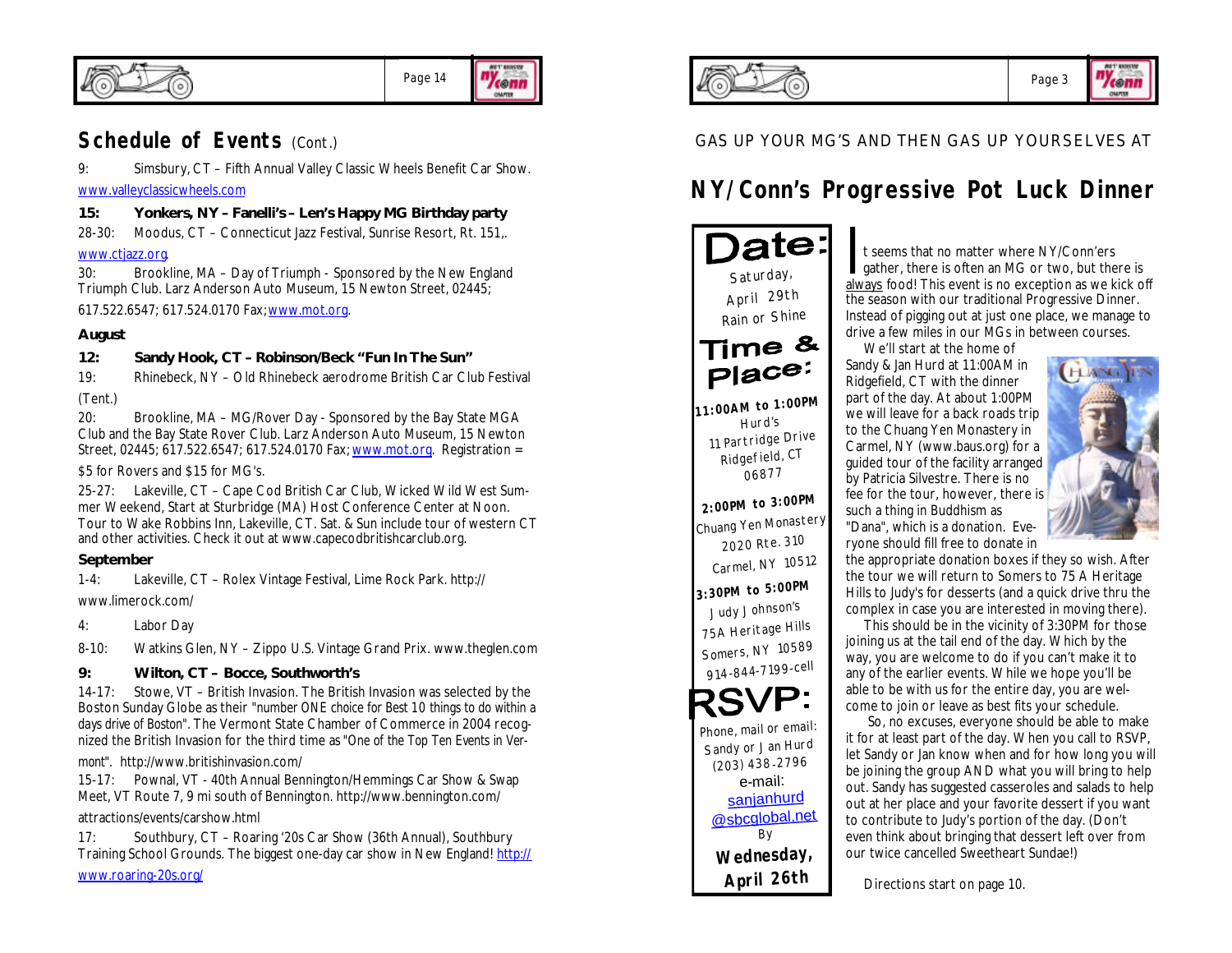|                   | Page 4 |            |     |     | $\circ$ | ์ o |  |
|-------------------|--------|------------|-----|-----|---------|-----|--|
| <b>April 2006</b> |        |            |     |     |         |     |  |
| Sun               | Mon    | <b>Tue</b> | Wed | Thu | Fri     | Sat |  |
|                   |        |            |     |     |         | 1   |  |
| $\overline{2}$    | 3      | 4          | 5   | 6   | 7       | 8   |  |
| 9                 | 10     | 11         | 12  | 13  | 14      | 15  |  |
| 16                | 17     | 18         | 19  | 20  | 21      | 22  |  |
| 23                | 24     | 25         | 26  | 27  | 28      | 29  |  |
| 30                |        |            |     |     |         |     |  |

# **Schedule of Events (NY/Conn events in bold)**

**If you would like to make corrections to or additions to this list, please forward information to director@nyconn.org**

### **April**

 $\sqrt{N}$ 

19—23: Carlisle, PA – Spring Carlisle. Don't miss the 2006 event of the spring, Carlisle Fairgrounds. Thousands of cars; thousands of vendors; millions of items to see, touch and purchase. More than 100,000 visitors attended the 2005 show. http://www.carsatcarlisle.com<br>23: St. George's Day (Er

St. George's Day (England's patron saint) Drive your British cars!

**29: Ridgefield, CT – Carmel, NY – Progressive Dinner, hosted by the Hurd's, Judy Johnson & Patricia Sullivan. See details in this issue.**

- 29: British Auto Jumble (Tent.)
- **May**

4-5: Brookline, MA – Bonhams & Butterfields Collector Car Auction Preview Days, Larz Anderson Museum. http://www.bonhams.com/ , www.mot.org.

6: Brookline, MA – Bonhams & Butterfields Collector Car Auction, Larz Anderson Museum.

6: Rhinebeck, NY – Hot Rods & Customs Car Show.

www.rhinebeckcarshow.com

6: Succassuna, NJ – Britfest 2006,– Information and entry forms available at http://www.maccni.org/ or contact: Charles: c.tregidgo@att.net.

- 7: Rhinebeck, NY Antique Car show,; www.rhinebeckcarshow.com
- 7: CT Cinco de Mayo Run, Ct MG Club. www.ctmgclub.com
- 13: NJ-PA 2006 North American Annual Cecil Kimber Run, NJ; mgdriv-





# **Schedule of Events (Cont.)**

event, which also includes vintage motorcycles and aircraft. Saturday's *Concours d'Elegance* will feature domestic cars. Sunday's *Concours Europa* will be devoted solely to European sports, touring, and competition cars. Many of the cars to be shown each day are rare, limited-production, or one-off vehicles. 10 AM to 5

PM each day. www.greenwichconcours.com.

4: Waterford, CT – "British by the Sea" sponsored by the CT MG Club. The site, Harkness Memorial State Park, includes gardens with flowers donated

and planted by the club. 10 AM to 4 PM. www.ctmgclub.com

10-11: Vernon, CT – Jaguar Club of Southern New England (JCSNE) Con-

cours d'Elegance & Slalom, Quality Inn,; www.jcna.com/clubs/jcsne

10-11: Manchester, VT - 20<sup>th</sup> annual Hildene Classic Car Show and MG Drivers Club Drive-In. MG is the featured marque. Contact: Richard Miller, (908) 713-6251; mgdriversclub@hotmail.com; Applications and schedules of events

are available at http://www.mgdriversclub.com or www.manchestervermont.net.

10-11: Manchester, VT - VSCCA's 54<sup>th</sup> Annual Mt. Equinox Hillclimb. http:// www.equinoxmountain.com/skylinedrive/race.htm

- 14: Flag Day
- 17-18: Watkins Glen, NY Historic Sports Car GP, www.theglen.com.
- 17-18: France Le Mans 24 hours.
- 18: Father's Day
- 18: Branford, CT Branford Festival Classic Car Crusie,;

## www.branfordfestival.com

## **21-25: Gatlinburg, TN – MG 2006 - All-MG Register Convention,**

## **Great Smoky Mountains,. web: http://www.mg2006.com**

24: Somers, CT – The Cars are the Stars Show & Shine, Rt. 83, Pleasant View Cafe and Golf Facility, 11 Am to 4 PM; www.carsarethestars.com

25: Bridgewater, CT – Housatonic Valley Region Antique Automobile Club of America (HVRAACA) 31st Annual Antiques and Classic Auto Show, 25 classes through 1979 & Special Interest. 9AM-3PM. Judging starts at noon. Bridgewater Fairgrounds, Rt. 133,. http://pages.cthome.net/esigns/carshow.html.

Bob Brown - 203-775-4719; rbrow06@chartern.net

## **July**

- 4: Independence Day
- 7-9: France Le Mans Classic
- 9: CT MG Club Five Point Rally

 $\sim$   $\sim$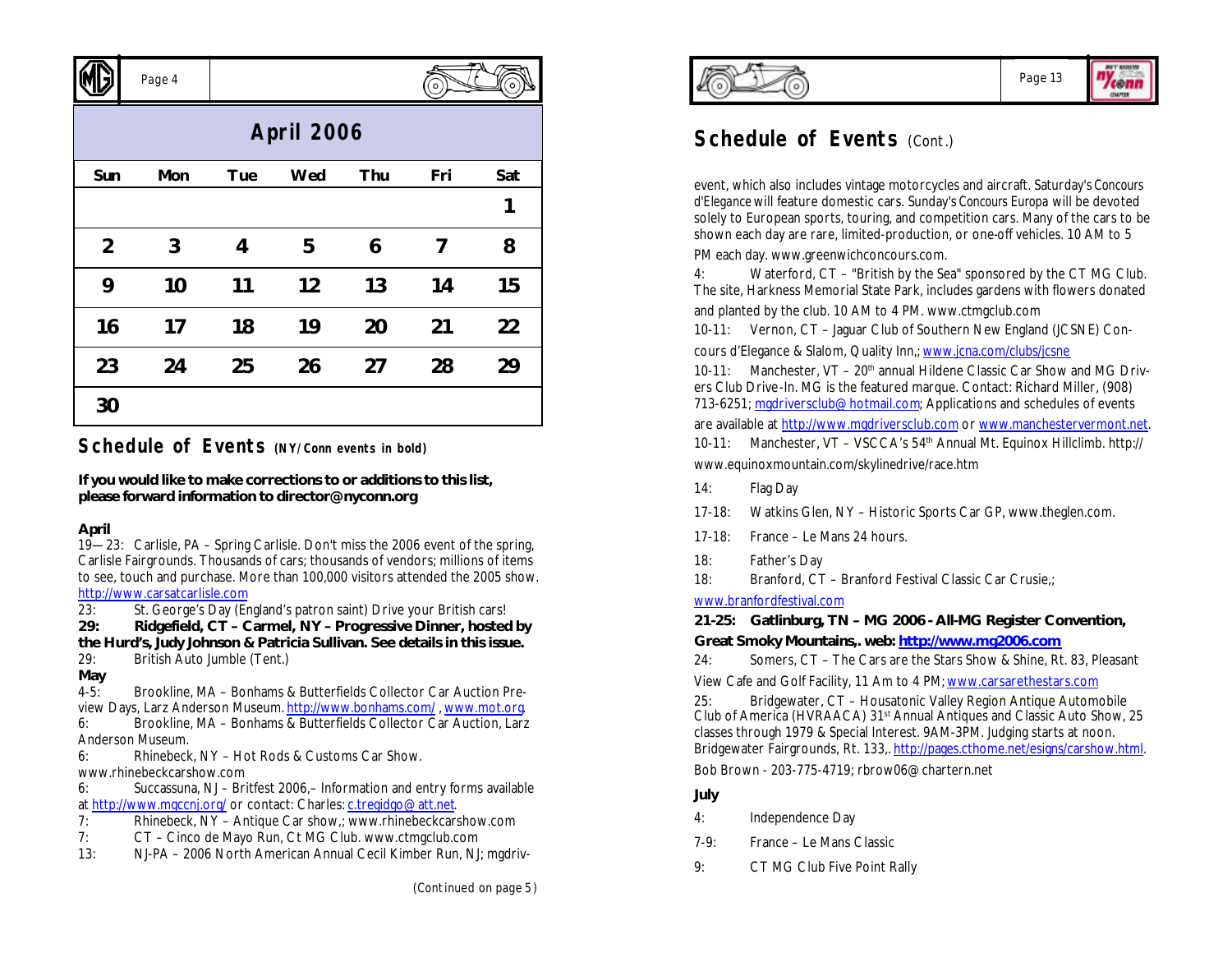*BET ENNIS* "Yeonn Page 12 OWNER

## **To Judy Johnson's**



Take 684 to Exit 8-Hardscrabble rd. Take Hardscrabble Rd. west (or south). Left at next light onto Rt.22 South. Go about 1 mile & take a right onto Rt 116-crosses over 684. Go to next light. left onto Rt. 202/100 to next light. Right at light (Elephant Hotel-Town Hall on your right.) Go to next light. Turn right into Heritage Hills. Opposite golf course-turn right onto East hill Drive. Go up hill to 69-76 on your right. Turn there & go up the hill. Turn right & park or park in adjoining

areas. Judy is 75A-over near the mailboxes.







# **Schedule of Events** (Continued)

ersclub.com. Limited to 35 cars - Registration fee: \$22.00 per person. This multi MG Club event will tour rural roads in the Hunterdon County, New Jersey, and Bucks County, Pennsylvania area. The day will begin at 9:00 a.m. at Sky Manor Airport (48 Sky Manor Road, Pittstown, NJ 08867, 908-996-3442), fifteen minutes from Exit 15 of Interstate 78 (East or West). Rain or Shine!

14: Mother's Day

19-21: Carlisle, PA – Carlisle Import-Kit/Replicar Nationals at the Carlisle Fairgrounds. Features vintage imports of all nationalities, styles, years and condition; club gatherings; competitions and contests; activities galore, and the largest kit car and replicar event in America. There will be vendors selling everything you can think of and well over a thousand cars and kit cars to see and, perhaps, purchase. http://www.carsatcarlisle.com

20-21: Brockenhurst, U.K – Beaulieu Motor Mart/Autojumble. events@beaulieu.co.uk

- 20-21: Lake Placid, NY Festival of Cars,; www.lakeplacidfestivalofcars.com
- **21: Bedford, NY Friedler's Thumbs-Up Tour**

21: Waterford, CT – CT MG Club Planting Day, Harkness State Park, CT. www.ctmgclub.com

27-6/4: British Car Week— This celebrated week has been chosen as a commemoration for the wonderful British automobiles of the past, and their enthusiastic owners, who have so proudly kept them maintained for all to see and appreciate many years after their production. This special week is intended for all British car owners to get their British cars out on the roads in their little corner of the world, and give them the exposure they so rightly deserve. http://

### www.britishcarweek.org/

28: Lakeville, CT – Hemmings Sports and Exotic Car show, 10 AM to 3

PM; Lime Rock Park, info at tgrande@hemmings.com or www.limerock.com

29: Old Lyme, CT – Lyme-Old Lyme Lions Club Antique Car Show, Lyme

Art Academy, 9 AM to 2 PM, 250 car max; www.lymeoldlymelions.com

### **June**

2-3: Lakeville,CT – Dare to be British 2006 Weekend, hosted by Brits-onthe-Hudson, Eastern NY MGA Club, VSCCA, and the Jaguar Owners Club at Lime Rock Park. Information and registration forms at

www.britsofthehudson.org or contact Les Neumann at lesneu-

### mann@optonline.net.

3-4: Greenwich, CT – The eleventh annual *Greenwich Concours d' Elegance* will be held at Roger Sherman Baldwin Park. Included is a display of both vintage and contemporary power boats. Now acclaimed as one of the top events of its kind in the country, the *Greenwich Concours* helps benefit **Americares**, the international relief organization. *Automobile Magazine* is the Title Sponsor of the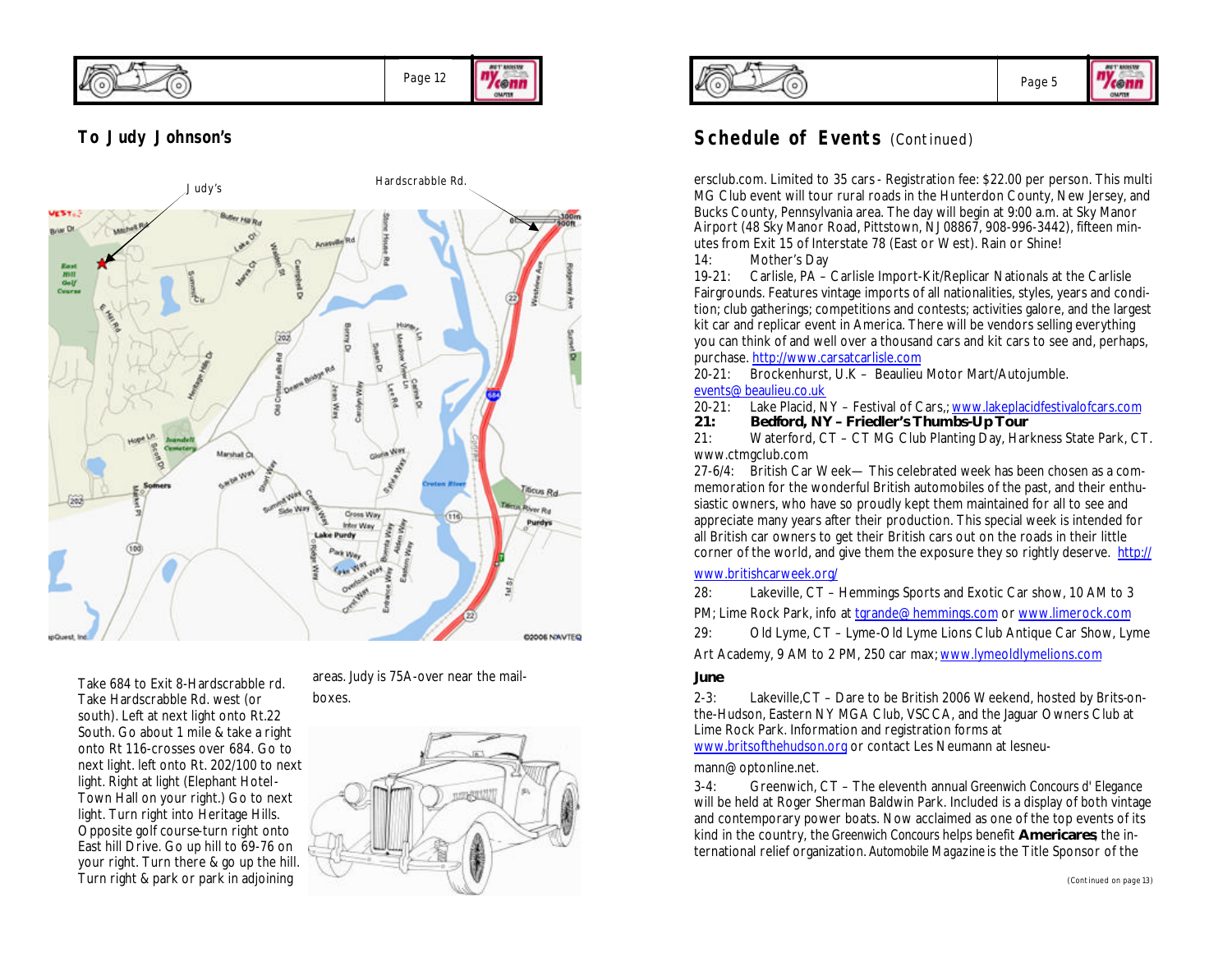

# **Electrical Problems?**

From: owner-mgs@autox.team.net

I've had nearly everything fail in my electrics, including the headlight switch simply falling apart when depressed. However, the sneakiest fault was in those dozens of wonderful "Lucar" connectors--the little rubber-coated in-line connections. One of my failures was simply that one--or more--of these connectors had simply fallen apart and no longer carried electricity. Another time, they were corroded to the point of no longer functioning. Don't bother to clean them, as they are, first of all, cheap, and second are so old they probably will crumble before long.

 Save yourself tons of future hassles and get a couple dozen of these things--don't forget about 4 or 5 double connectors--and replace every single connector on your car. Use that electrolite lubricant, too.

 The headlights have some connectors under the horizontal metal support immediately behind the grille, and these are very likely where any trouble of this sort starts. Jay Donoghue, 72 B-GT, 66 Mustang



# **Reminder: MG-TD Parts Available** *By Jan Hurd*

**Marty Habeck gave me his stock of MG TD parts. Some of the parts** such as body metal (cowl, doors, gas tanks) and steering rack assem-<br>bly are things that we never bone to need but others are spares. I have a combly are things that we never hope to need but others are spares. I have a complete generator, tach box, coil and small parts (nuts and bolts, points etc) which I will carry for NY/Conn use. All big parts are available to NY/ Conn members gratis on an "as needed" basis. I will check everything for operation and carry what I can but may need some storage help for trips to GOF's etc. For parts availability, contact Jan Hurd directly (see inside front cover for contact info).



## **To Chaung Yen Monastery**



**2020 Route 301, Carmel, NY 10512**

**From New York City: Take I-87** Major Deegan Expressway North. Take Exit 5 Route 100 (Central Avenue) North. Stay left until the second traffic light. Take Sprain Brook Parkway North which continues onto Taconic Parkway North, take the Route 301 East exit (towards Carmel). The Monastery is approximately 1.7 miles on the left side of the road.

**From Connecticut:** Take I-84 West to Lake Carmel Exit 18. Turn left off of exit ramp and turn right at the light onto Route 52. Turn left at the overhead blinker onto Farmer Mills Road and follow the road to its end. Turn right at the stop sign onto Route 301. The Monastery is approximately 1.6 miles on the right side of the road.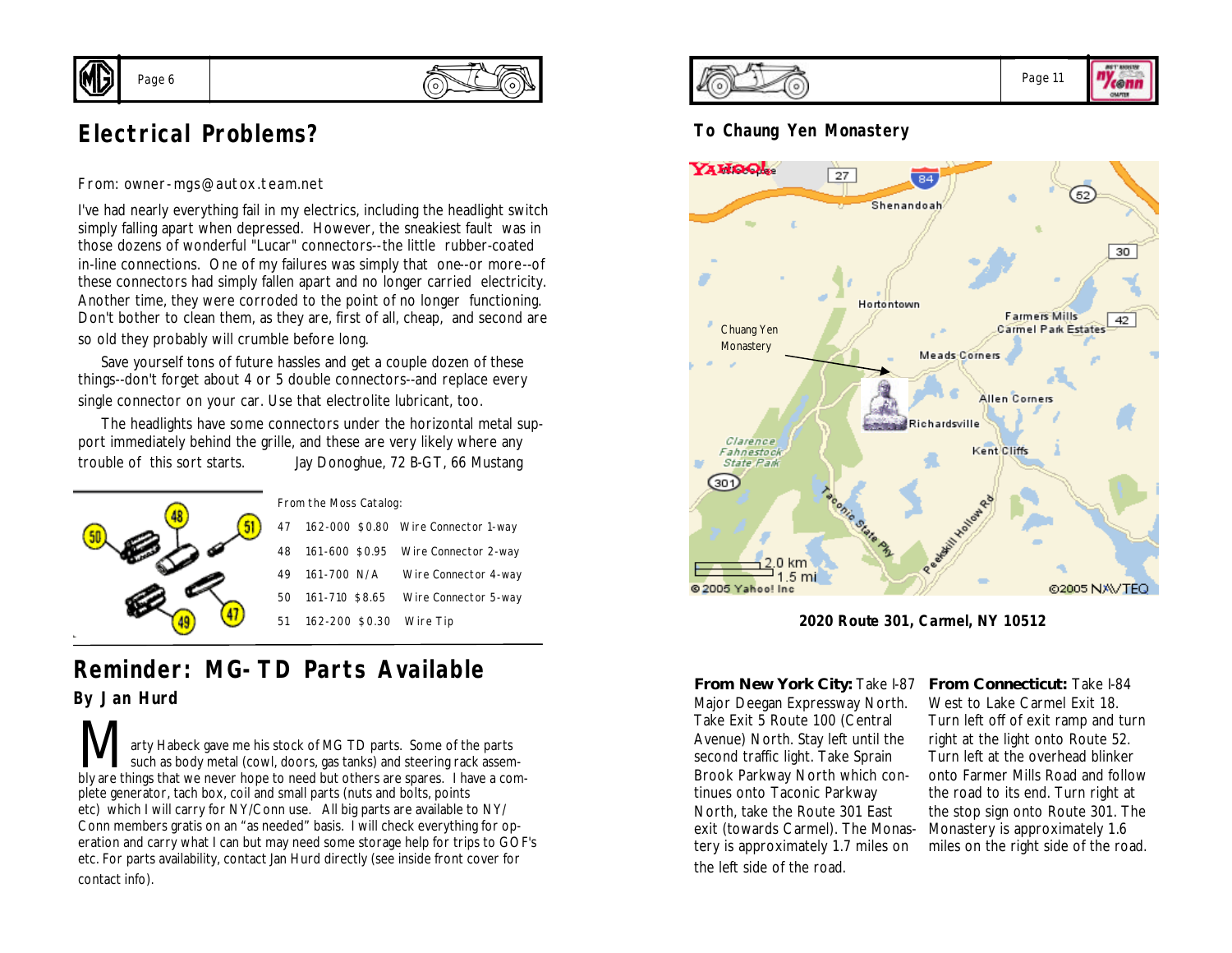



# **Directions for Progressive Dinner**

**To Hurd's:**

Page 10





### **Going to MG2006:**

Register on line at http:// www.frappr.com/ mg2006attendees.

So far 125 Members have!!



### Page 7

ny<sub>cenn</sub> OWNER

# **MG 2006: Gatlinburg, TN**

**W**ell, folks, the greatest MG<br>years, and perhaps even in the last 10 meet in at least the last five years is gathering steam. If you are planning on going and haven't made your room reservations yet, I urge you to do so ASAP (that means As Soon As Possible). Many of the hotels have already reached capacity so rooms are becoming scarce. I think the hotel that the T Register is using (The Glenstone Lodge) is completely booked now, although it wouldn't hurt to check anyway. There may have been some cancellations.

 At this point, I have nine NY/Conn groups going to Gatlinburg and, as far as I know, staying at the Glenstone Lodge (although I haven't heard from Gilnack's, Flax's, Beck, or Stout with regard to hotels). Most of us are leaving on Monday, June 19th and planning on a 3-day drive to MG2006. Included in this group and driving MGs are: Cathy & Charley Robinson, Janet & Ralph Gilnack and Andrea & Len ing are Ann & Dick DiRenno and Marianna & Ron Stout. The Callo's are planning on leaving on Tuesday, the 20th and are trailering. The Hurd's are planning to drive their B down and may leave earlier than the rest of us. Curt Beck is definitely trailering but undecided on what cars he will take or when he will leave and the Flax's remain our mystery couple as they haven't indicated when they are leaving, where they are staying or how they are getting there. If they are taking Zippy, I'd like to share the driving with them...that was FUN!, right Ed?

If you are planning on going, please

let me know. We would love to have you join us as it's the camaraderie that makes these trips the most fun! Drop me a note (Charley-contact info on inside cover) and I'll add you to the list.

 We'll be taking a couple of different routes the first day because we are starting from such divergent points, but we are all planning on meeting up at the Fairfield Inn in Chambersburg, PA (I-81 at Exit 14—122 Wayne Ave. 717- 264-1200) the first night (6/19-about 320+ miles). The second day on the road will take us to the Hampton Inn in Wytheville, VA (I-81 at I77, 950 Peppers Ferry Rd; 276-228-6090; 6/20 about 313 mi.). From there we will make our way into Gatlinburg (about 185 mi.) in time for the BBQ Social Meet n' Greet at the Glenstone Lodge on Wednesday, June 21 at 6:00PM.

Fanelli. Leaving on the 19th but trailer-tions for the trip down, and I'd suggest We're planning on eating cheap along the way and some of the places we are staying don't serve alcohol so you may want to bring your own food and booze for the journey. Everyone will need to make their own reservadoing that sooner, rather than later.

> Most of us are planning to make the return trip in two days, leaving early Sunday morning with a stop at the Holiday Inn-Harrisonburg, VA (Exit 247A off I-81) 1400 E Market St., 22801; 877-477-5817.

 Schools will be letting out and summer travel season will be in full gear so rooms will be hard to come by. MAKE YOUR RESERVATIONS NOW!

Let me know if you want to join our merry little band and if you're already on the list, give me your details as soon as you can. It WILL be a great time!